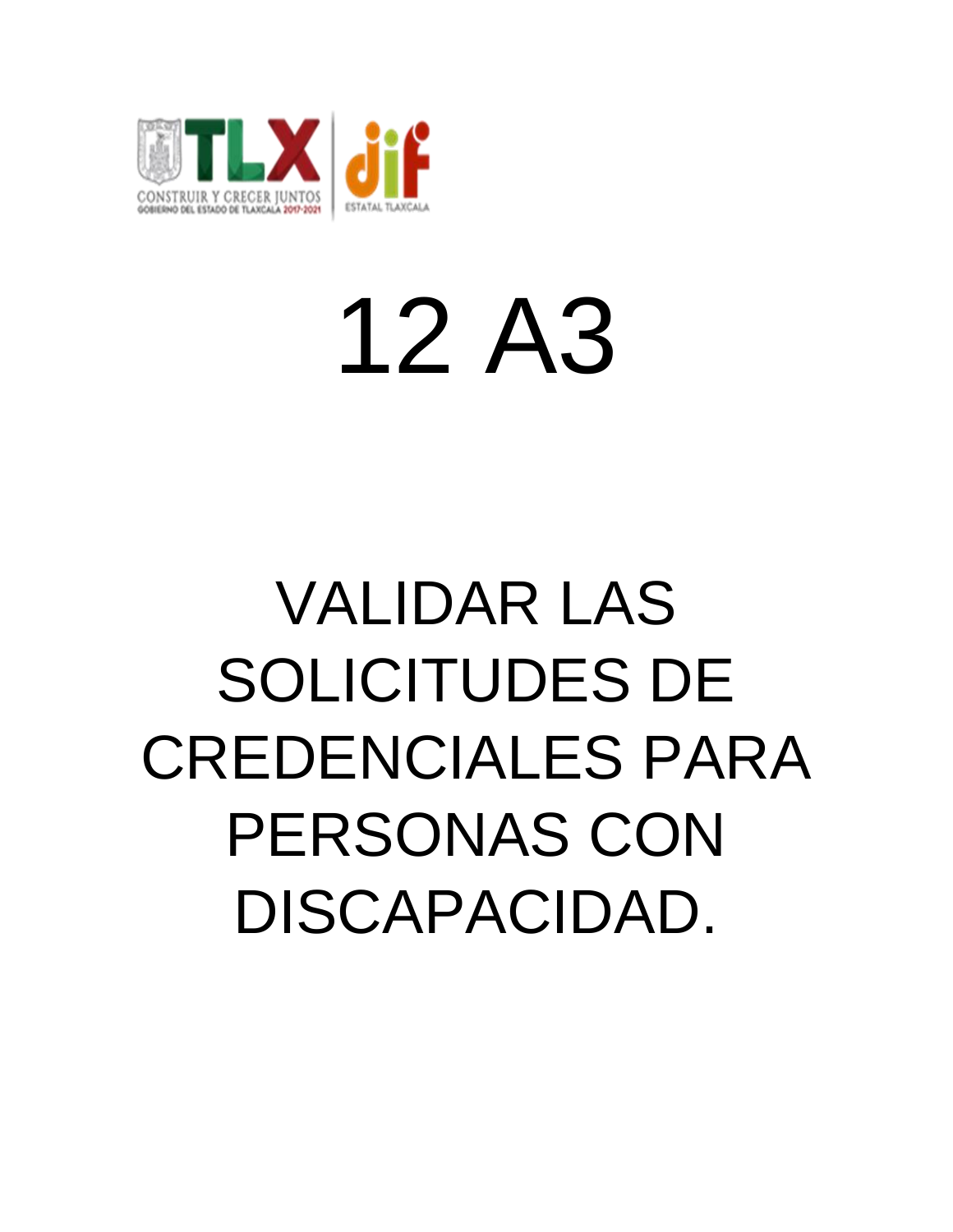

PROYECTO 69 1X ATENCIÓN INTEGRAL A PERSONAS CON DISCAPACIDAD EN EL ESTADO DE TLAXCALA.

ACTIVIDAD 12 A3.- VALIDAR LAS SOLICITUDES **DE** CREDENCIALES PARA PERSONAS CON DISCAPACIDAD.



**LIC.TERESA LÓPEZ MARTÍN** JEFA DEL DEPARTAMENTO DE ATENCIÓN A PERSONAS CON **DISCAPACIDAD.** 

 $\Omega$ 

XX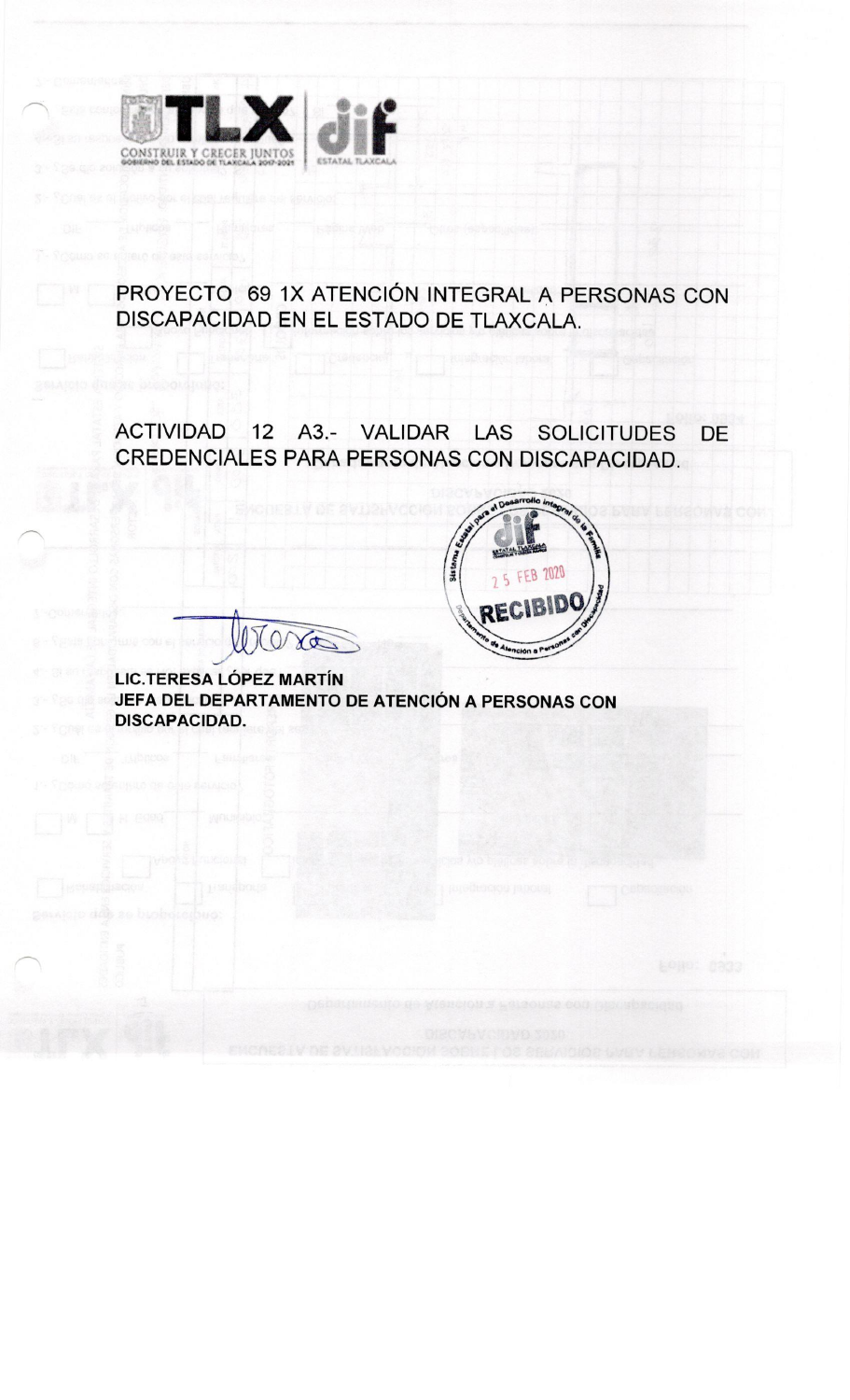

## **DEPARTAMENTO DE ATENCIÓN A PERSONAS CON DISCAPACIDAD PROGRAMA DE SOLICITUDES DE CREDENCIALES A PERSONAS CON DISCAPACIDAD PADRÓN DE BENEFICIARIOS FEBRERO 2020**

| <b>NO</b>      | <b>NOMBRE</b>                                   | <b>APELLIDO</b><br><b>PATERNO</b> | <b>APELLIDO</b><br><b>MATERNO</b> | <b>DOMICILIO</b>                                           | <b>LOCALIDAD</b>                       | <b>MUNICIPIO</b>   |
|----------------|-------------------------------------------------|-----------------------------------|-----------------------------------|------------------------------------------------------------|----------------------------------------|--------------------|
| $\mathbf{1}$   | <b>JORDAN</b><br><b>ADRIAN</b>                  | RAMIREZ                           | SAUCEDO                           | C CUAUHTEMOC<br>22                                         | <b>BARRIO POTRERO</b>                  | PAPALOTLA          |
| $\overline{2}$ | ANGEL<br><b>ARTURO</b>                          | <b>LIRA</b>                       | <b>MONTERO</b>                    | C ADOLFO LOPEZ<br>MATEOS <sub>20</sub>                     | <b>COL SAN</b><br><b>BUENAVENTURA</b>  | PAPALOTLA          |
| 3              | <b>SHAIEL</b>                                   | <b>ENCINAS</b>                    | PEREZ                             | C FELIPE<br><b>HERNANDEZ 1</b>                             | <b>SECCION CUARTA</b>                  | <b>XICOHTZINCO</b> |
| 4              | <b>FERNANDO</b>                                 | MELENDEZ                          | <b>XOCHICALE</b>                  | <b>AV REFORMA</b><br><b>NORTE 19</b>                       | <b>SECCION</b><br>SEGUNDA              | ZACATELCO          |
| 5              | <b>ADAIR</b>                                    | <b>PEREZ</b>                      | <b>TEPATL</b>                     | AV CRUZ<br><b>COLORADA NTE</b><br>41                       | <b>SECCION</b><br>SEGUNDA              | ZACATELCO          |
| 6              | <b>SANTIAGO</b>                                 | <b>CIRIO</b>                      | <b>BARRIENTOS</b>                 | C NUEVA 6                                                  | <b>SECCION</b><br><b>TERCERA</b>       | ZACATELCO          |
| $\overline{7}$ | ANGEL<br><b>ANDRES</b>                          | <b>MARRON</b>                     | <b>PEREZ</b>                      | C MAXIMO<br>ROJAS <sub>43</sub>                            | <b>COL SAN</b><br><b>BUENAVENTURA</b>  | PAPALOTLA          |
| 8              | <b>JESUS</b><br>ALEXANDER                       | <b>MONTIEL</b>                    | <b>JUAREZ</b>                     | C MAXIMO<br>ROJAS <sub>43</sub>                            | <b>COL SAN</b><br><b>BUENAVENTURA</b>  | PAPALOTLA          |
| 9              | <b>JULIA</b>                                    | <b>ATONAL</b>                     | <b>TECUAPACHO</b>                 | AV PEDREGAL<br>188                                         | <b>SECCION</b><br><b>TERCERA</b>       | <b>TEOLOCHOLCO</b> |
| 10             | <b>HERIBERTO</b>                                | <b>MARTINEZ</b>                   | LOPEZ                             | C LUIS DONALDO<br>COLOSIO <sub>36</sub>                    | <b>COL VISTA</b><br><b>HERMOSA</b>     | <b>TLAXCO</b>      |
| 11             | <b>INGRID</b><br><b>SOPHIA</b>                  | FERNANDEZ                         | <b>RODRIGUEZ</b>                  | <b>CESCULTORES 18</b>                                      | <b>COL LOMA</b><br><b>BONITA</b>       | <b>TLAXCALA</b>    |
| 12             | <b>VICTOR</b><br><b>ALBERTO</b>                 | <b>LOPEZ</b>                      | <b>FLORES</b>                     | <b>3RA PRIV DE</b><br><b>VICTORIA NTE 9</b>                | <b>COL CENTRO</b>                      | <b>HUAMANTLA</b>   |
| 13             | <b>OSCAR URIEL</b>                              | ORDOÑEZ                           | <b>MORALES</b>                    | <b>FRAY MARTIN DE</b><br><b>VALENCIA EDIF</b><br>208 DEP 2 | U HAB IV<br><b>SEÑORIO</b>             | <b>TLAXCALA</b>    |
| 14             | <b>JOSE</b><br><b>VENTURA</b><br><b>NICOLAS</b> | <b>ALVAREZ</b>                    | <b>TERAN</b>                      | CDA DE LA CALLE<br>8 3307 INT 5                            | <b>COL LOMA</b><br><b>XICOHTENCATL</b> | <b>TLAXCALA</b>    |
| 15             | <b>MAYRA</b>                                    | <b>MARTINEZ</b>                   | PLUMA                             | PLAZA FLORES<br>MAGON ED Q 2                               | U HAB EL<br><b>LLANITO</b>             | CHIAUTEMPAN        |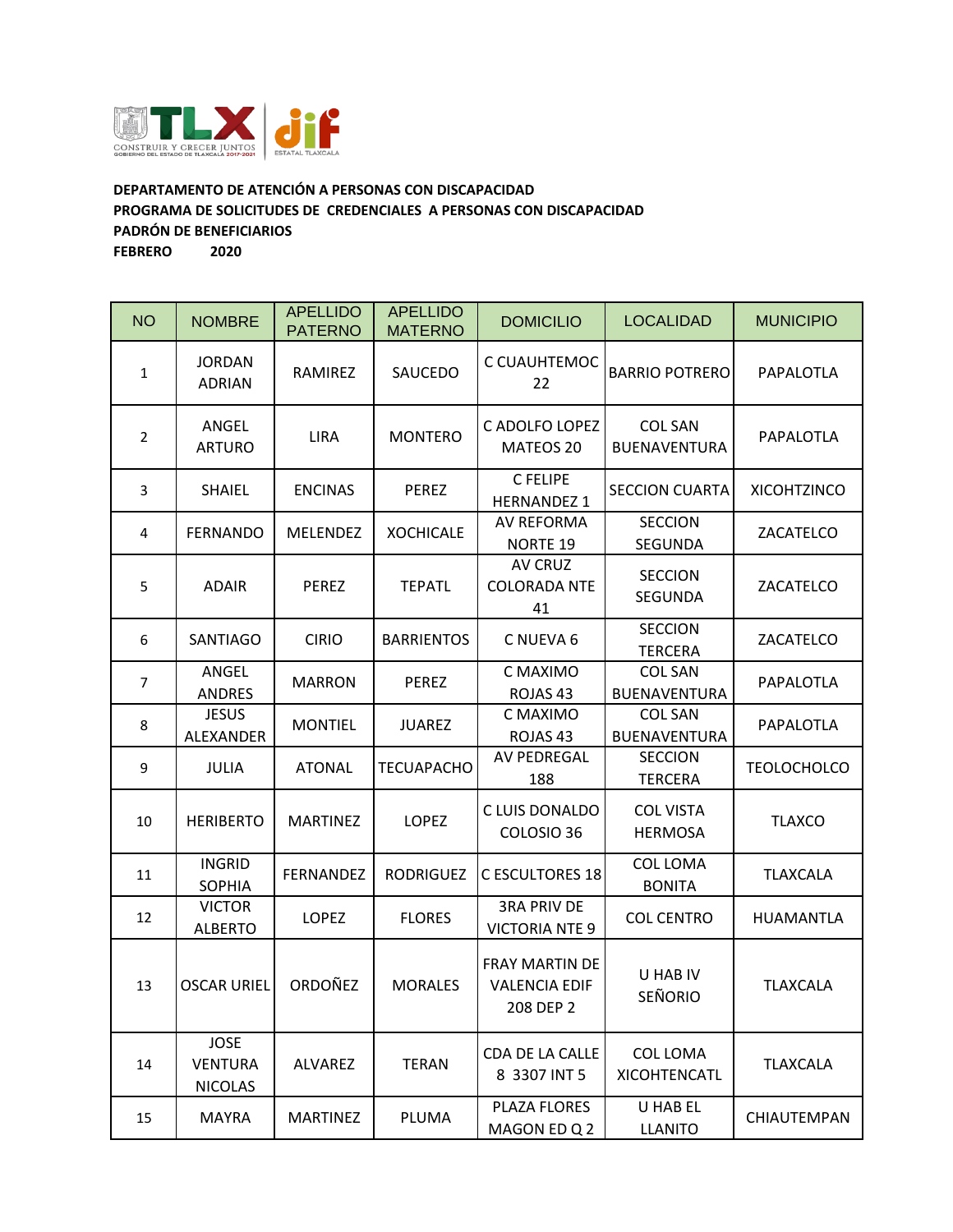| 16 | <b>DAVID SAUL</b>                  | <b>MARTINEZ</b> | HERNANDEZ        | PLAZA FLORES<br>MAGON ED Q 2                     | <b>U HAB EL</b><br><b>LLANITO</b>     | CHIAUTEMPAN                          |
|----|------------------------------------|-----------------|------------------|--------------------------------------------------|---------------------------------------|--------------------------------------|
| 17 | <b>OZIEL</b>                       | <b>HERMAN</b>   | <b>MEZA</b>      | PRIV ITURBIDE 20                                 | <b>COL CENTRO</b>                     | APETATITLAN                          |
| 18 | <b>RAFAEL</b><br><b>GUADALUPE</b>  | <b>CORONA</b>   | <b>MENDEZ</b>    | CLA PAZ 89                                       | <b>BARRIO SAN</b><br>COSME            | <b>SAN PABLO DEL</b><br><b>MONTE</b> |
| 19 | <b>LEANDRO</b>                     | <b>COYOTL</b>   | CALVARIO         | PRIV PROGRESO<br><b>NORTE 3</b>                  | <b>BARRIO SAN</b><br><b>PEDRO</b>     | SAN PABLO DEL<br><b>MONTE</b>        |
| 20 | <b>MARIA DEL</b><br><b>ROSARIO</b> | <b>BARAJAS</b>  | <b>RODRIGUEZ</b> | CLA PAZ 60                                       | <b>COL SAN PEDRO</b>                  | CALPULALPAN                          |
| 21 | <b>AMERICA</b><br><b>BELEN</b>     | <b>AVELAR</b>   | <b>MONDRAGON</b> | C IGNACIO<br><b>TORRES ADALID 5</b>              | <b>COL CENTRO</b>                     | CALPULALPAN                          |
| 22 | <b>JUANA</b><br><b>LUCERO</b>      | <b>LOPEZ</b>    | <b>FLORES</b>    | <b>3RA PRIV DE</b><br><b>VICTORIA NORTE</b><br>9 | <b>COL CENTRO</b>                     | <b>HUAMANTLA</b>                     |
| 23 | <b>JOSE</b><br><b>GERMAN</b>       | <b>CORTES</b>   | <b>ROMERO</b>    | C DEPORTIVA S/N                                  | LAGUNILLAS                            | <b>TLAXCO</b>                        |
| 24 | <b>DANNA</b>                       | <b>GARCIA</b>   | <b>MARQUEZ</b>   | <b>CDA TLAXCALA 8</b>                            | <b>COL EL ALTO</b>                    | CHIAUTEMPAN                          |
| 25 | <b>JUAN</b>                        | <b>CERON</b>    | <b>ARROYO</b>    | C 7 NORTE S/N                                    | <b>COL EL ROSARIO</b>                 | <b>TLAXCO</b>                        |
| 26 | <b>DALIA ELISA</b>                 | <b>LUNA</b>     | <b>MELENDEZ</b>  | C<br>INDEPENDENCIA<br>24                         | <b>BARRIO</b><br><b>TEOTLALPAN</b>    | <b>TLATELULCO</b>                    |
| 27 | MAXIMILIAN<br>O                    | <b>MORALES</b>  | CRUZ             | AV TLAXCALA 140                                  | SAN IDELFONSO                         | <b>HUEYOTLIPAN</b>                   |
| 28 | <b>MARTHA</b>                      | PASCUAL         | <b>VALDES</b>    | <b>C VICENTE</b><br><b>GUERRERO 27 A</b>         | <b>COL CENTRO</b>                     | CHIAUTEMPAN                          |
| 29 | <b>ANA LUISA</b>                   | <b>RAMON</b>    | <b>ARENAS</b>    | C IGNACIO<br>ALLENDE 10                          | <b>COL LOS PILARES</b>                | <b>HUAMANTLA</b>                     |
| 30 | <b>ENRIQUE</b>                     | HERNANDEZ       | DE JESUS         | C MIGUEL<br>HIDALGO 8 A                          | <b>COL</b><br><b>CUAUHTEMOC</b>       | <b>HUAMANTLA</b>                     |
| 31 | <b>JOSE</b><br><b>ANTONIO</b>      | LOPEZ           | SALDAÑA          | PRIV<br><b>INSURGENTES</b><br>PONIENTE 104       | <b>COL CENTRO</b>                     | <b>HUAMANTLA</b>                     |
| 32 | <b>ANTONIO</b>                     | <b>AGUILAR</b>  | <b>ROSETE</b>    | PRIV<br><b>XOCHIQUETZALI</b><br>7                | <b>COL CENTRO</b>                     | <b>TLAXCALA</b>                      |
| 33 | <b>J VICTOR</b><br>MANUEL          | <b>BALDERAS</b> | MENDOZA          | C FRANCISCO I<br>MADERO 26                       | <b>SAN GABRIEL</b><br><b>CUAUHTLA</b> | <b>TLAXCALA</b>                      |
| 34 | <b>VICTOR</b><br>ALEJANDRO         | <b>COCA</b>     | <b>DEL ANGEL</b> | <b>C MANANTIALES</b><br>4                        | <b>SAN LUCAS</b><br>CUAUHTELULPAN     | <b>TLAXCALA</b>                      |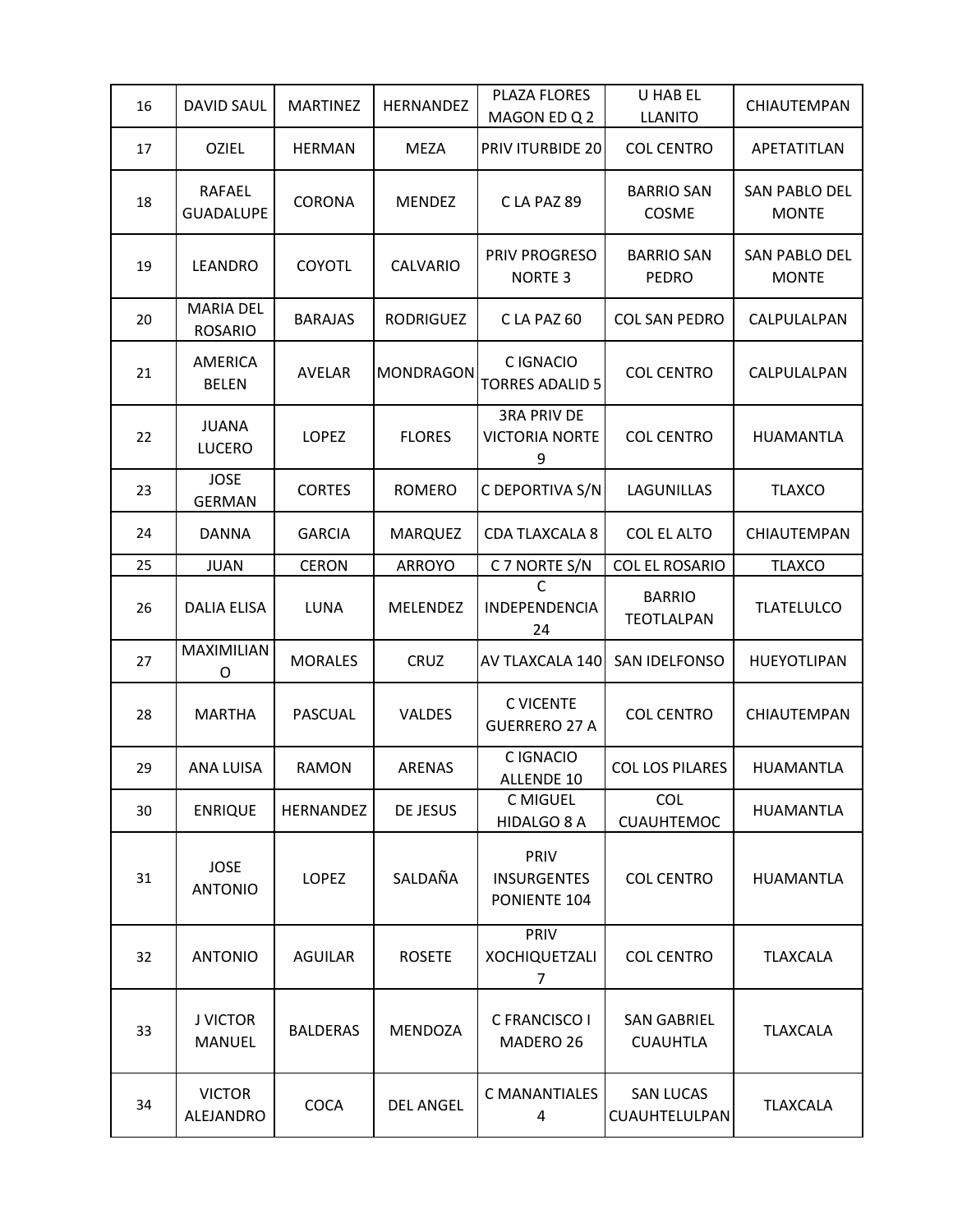| 35 | ARMANDO                                           | <b>FLORES</b>             | <b>HUERTA</b>         | AV<br><b>XICOHTENCATL</b><br>77 A                  | <b>ACXOTLA DEL RIO</b>                                | <b>TOTOLAC</b>                       |
|----|---------------------------------------------------|---------------------------|-----------------------|----------------------------------------------------|-------------------------------------------------------|--------------------------------------|
| 36 | <b>BERNARDO</b>                                   | <b>SANTOS</b>             | <b>VICENTE</b>        | C TULIPAN 29<br><b>FRACC LA COLINA</b>             | <b>STA URSULA</b><br><b>ZIMATEPEC</b>                 | YAUHQUEMECAN                         |
| 37 | <b>MARIA</b><br><b>CRISTINA</b>                   | PEREZ                     | PEREZ                 | <b>C NICOLAS</b><br>BRAVO 5 A                      | <b>BARRIO XAXALA</b>                                  | CHIAUTEMPAN                          |
| 38 | <b>JOCELIN</b><br><b>MARIEL</b>                   | <b>GOMEZ</b>              | <b>DOMINGUEZ</b>      | C MAPIMI CD<br>LAREDO S/N                          | 2DA SECC SAN<br><b>BARTOLOME</b><br>MATLALOHCAN       | <b>TETLA DE LA</b><br>SOLIDARIDAD    |
| 39 | <b>MARCELA</b>                                    | GONZALEZ                  | <b>FLORES</b>         | PROL 2 DE ABRIL<br>424 7MA<br><b>SECCION</b>       | <b>STA URSULA</b><br><b>ZIMATEPEC</b>                 | YAUHQUEMECAN                         |
| 40 | <b>MA DEL</b><br><b>ROCIO</b>                     |                           | TETLALMATZI MALDONADO | C GUADALUPE<br><b>VICTORIA 16 B</b>                | <b>SECCION</b><br><b>SEPTIMA</b>                      | <b>JUAN CUAMATZI</b>                 |
| 41 | ANDREA                                            | <b>MENDEZ</b>             | <b>TEPALCINGO</b>     | C FRANCISCO I<br>MADERO 61                         | <b>BARRIO SAN</b><br><b>BARTOLOME</b>                 | <b>SAN PABLO DEL</b><br><b>MONTE</b> |
| 42 | <b>JUAN</b><br><b>CARLOS</b>                      | <b>SANCHEZ</b>            | <b>BUENROSTRO</b>     | CZAHUAPAN 15<br><b>F FRACC EL</b><br><b>JAGUEY</b> | <b>BARRIO SAN</b><br>SEBASTIAN                        | <b>HUAMANTLA</b>                     |
| 43 | <b>FERNANDO</b><br><b>JUAN</b>                    | <b>BAUTISTA</b>           | <b>ROMANO</b>         | C JUAN<br><b>DOMINGO</b><br><b>BAUTISTA 277</b>    | PBLO<br><b>GUADALUPE</b><br><b>TLACHCO</b>            | <b>STA CRUZ</b><br><b>TLAXCALA</b>   |
| 44 | <b>IGNACIO</b>                                    | <b>NICOLAS</b>            | <b>JUANA</b>          | C 16 DE<br>SEPTIEMBRE 3                            | SAN IDELFONSO                                         | HUEYOTLIPAN                          |
| 45 | <b>LUCIA</b>                                      | <b>XOCHIPILTEC</b><br>ATL | <b>CORTE</b>          | C CUAUHTEMOC<br>8                                  | <b>SECCION</b><br><b>TERCERA</b><br><b>XOCHICALCO</b> | ZACATELCO                            |
| 46 | <b>ADRIANA</b>                                    | <b>DIAZ</b>               | TERAN                 | C PARADA DE<br><b>EXQUITLA 5</b>                   | <b>SECCION</b><br><b>TERCERA</b>                      | ZACATELCO                            |
| 47 | <b>EFRAIN</b>                                     | <b>DIAZ</b>               | MUÑOZ                 | C DOMINGO<br>ARENAS 86                             | <b>SECCION</b><br><b>TERCERA</b>                      | ZACATELCO                            |
| 48 | <b>MARIA</b><br><b>MILAGROS</b><br><b>AZUCENA</b> | MADERO                    | <b>JIMENEZ</b>        | <b>BLVD CALVARIO</b><br>32                         | <b>SAN LUIS</b><br>APIZAQUITO                         | APIZACO                              |
| 49 | <b>DAVID SAUL</b>                                 | ZAMORA                    | FERNANDEZ             | C JUAN DE LA<br><b>BARRERA LT 31</b>               | <b>COL SAN ISIDRO</b>                                 | <b>APIZACO</b>                       |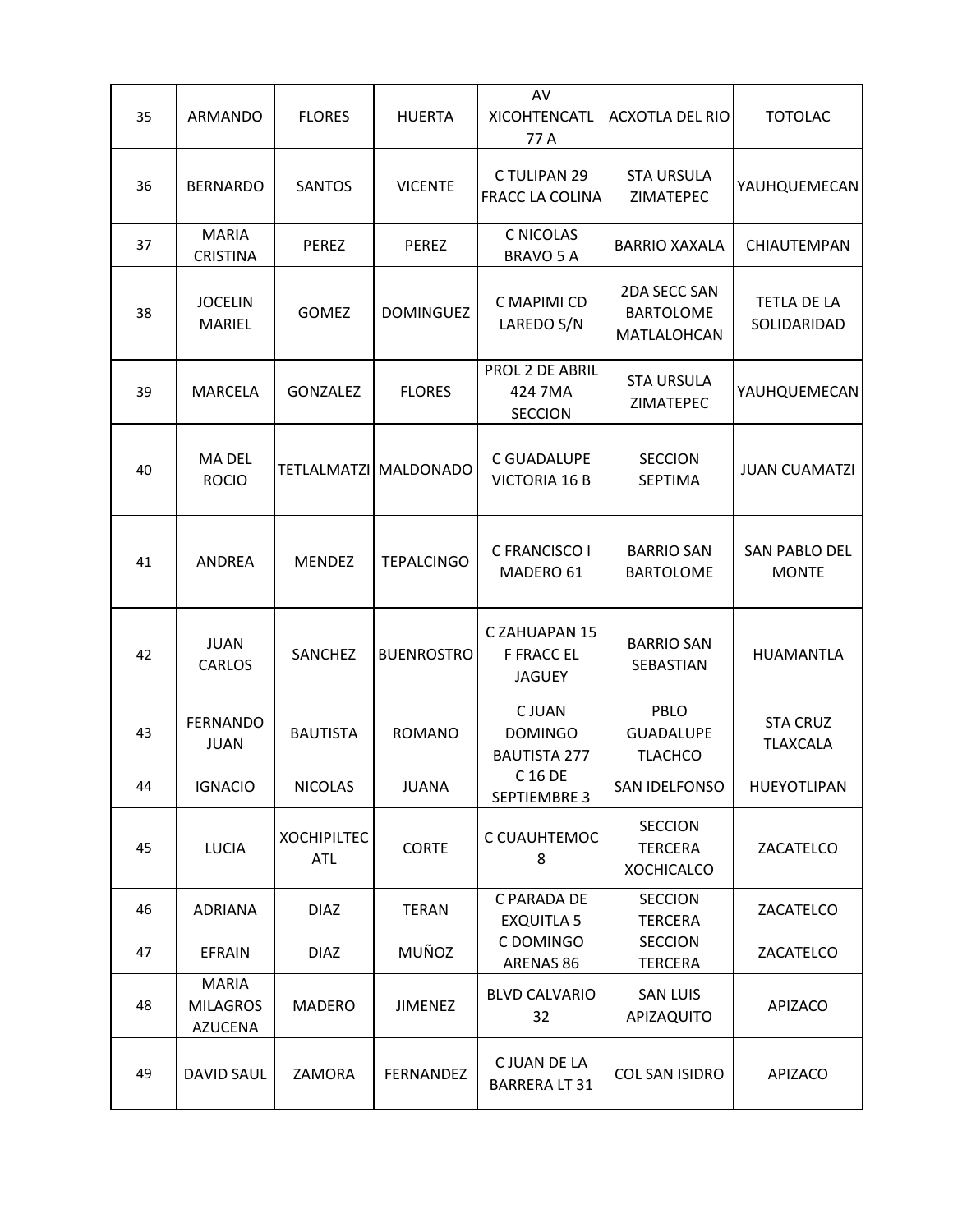| 50 | <b>JOSE</b><br><b>FEDERICO</b>  | <b>BONILLA</b>       | <b>REYES</b>    | C HEROES DE<br>NACOZARI 104                  | <b>COL FATIMA</b>                                        | <b>APIZACO</b>                       |
|----|---------------------------------|----------------------|-----------------|----------------------------------------------|----------------------------------------------------------|--------------------------------------|
| 51 | <b>MA MAURA</b><br><b>HILDA</b> | <b>OLVERA</b>        | SANCHEZ         | C ALEJANDRO<br><b>GUILLOT 303 A</b>          | <b>COL FATIMA</b>                                        | APIZACO                              |
| 52 | <b>SANTIAGO</b>                 | <b>FLORES</b>        | <b>ROBLES</b>   | C 20 DE<br><b>NOVIEMBRE 13</b>               | <b>COL CENTRO</b>                                        | <b>SAN JUAN</b><br><b>HUACTZINCO</b> |
| 53 | <b>EMILY</b><br><b>BETHSABE</b> | <b>MONDRAGO</b><br>N | <b>TEOMITZI</b> | C IGNACIO<br>PICAZO SUR 92                   | <b>BARRIO</b><br>PANZACOLA                               | CHIAUTEMPAN                          |
| 54 | <b>CAYETANO</b>                 | <b>PEREZ</b>         | <b>CAPORAL</b>  | C BENITO JUAREZ<br>14                        | <b>SAN COSME</b><br>ATLAMAXAC                            | <b>TEPEYANCO</b>                     |
| 55 | <b>ESTELA</b>                   | GONZALEZ             | <b>LIMA</b>     | AV REFORMA 209                               | <b>SAN SEBASTIAN</b><br><b>ATLAHAPA</b>                  | <b>TLAXCALA</b>                      |
| 56 | <b>BRENDA</b><br><b>DENYS</b>   | <b>GONZALEZ</b>      | <b>PALACIOS</b> | AV REVOLUCION<br>S/N                         | <b>SAN RAFAEL</b><br><b>TEPATLAXCO</b>                   | CHIAUTEMPAN                          |
| 57 | <b>CECILIA</b>                  | <b>RODRIGUEZ</b>     | <b>CUAHUTLE</b> | C HIDALGO 194                                | <b>BARRIO SANTA</b><br><b>CRUZ</b><br>MATLALCAHUAC<br>AN | CHIAUTEMPAN                          |
| 58 | <b>EVAN RENE</b>                | <b>ALCANTARA</b>     | <b>NAVA</b>     | CARR A MUÑOZ<br>S/N                          | <b>SAN MARTIN</b><br><b>XALTOCAN</b>                     | <b>XALTOCAN</b>                      |
| 59 | <b>GERMAN</b>                   | <b>RODRIGUEZ</b>     | <b>LIMA</b>     | C 16 DE<br>SEPTIEMBRE 10                     | <b>BARRIO DOLORES</b><br><b>AQUIAHUAC</b>                | <b>TETLANOHCAN</b>                   |
| 60 | <b>GERARDO</b>                  | <b>HERNANDEZ</b>     | <b>BARRANCO</b> | PROL 2 DE ABRIL<br>424 7MA<br><b>SECCION</b> | <b>STA URSULA</b><br><b>ZIMATEPEC</b>                    | YAUHQUEMECAN                         |